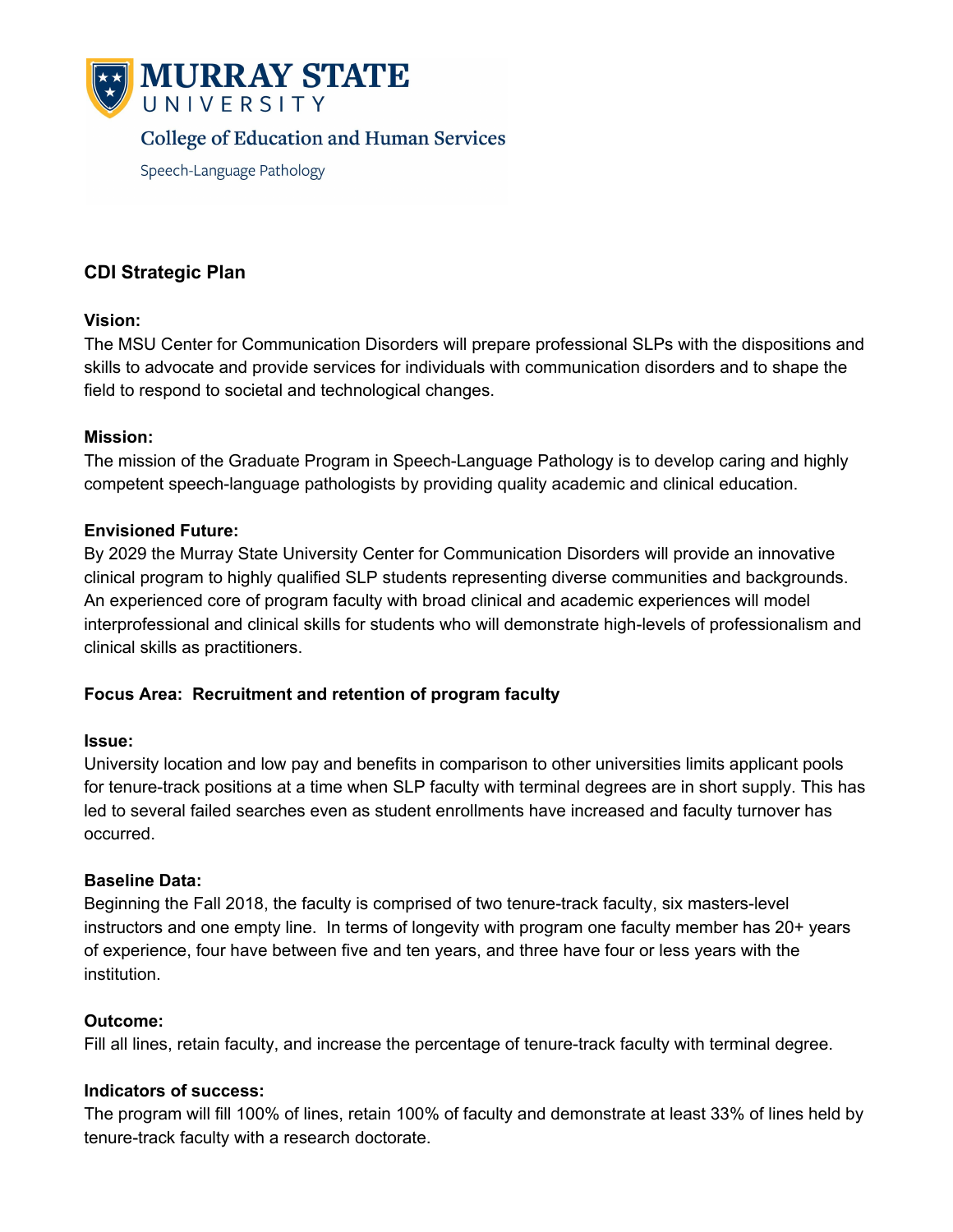### **Strategies:**

By October 1, 2018, a three-pronged strategy for recruiting applicants will be underway that includes an advertisement in the ASHA publication, a recruitment presence at the ASHA convention, and professional networking through the mid-south. The Academic Director will coordinate these efforts.

By December 1, 2018, the CDI faculty will propose a revised graduate curriculum which is better aligned with clinical resources, is highly innovative, and more easily managed thus improving the working conditions and faculty retention.

### **Focus Area: Recruitment of Highly Qualified Students**

#### **Issue:**

Tuition costs, university location, and complications with the program due to enrollment growth reduce interest in the program from the most highly-qualified applicants.

#### **Baseline data:**

Admitted student data from 2017 and 2018 indicate that admitted/accepted students have lower undergraduate grade point averages and GRE scores than student declining offers.

| 2017            | # Students | <b>Overall GPA</b> | <b>CDI GPA</b> | <b>GREV</b> | <b>GRE Q</b> | <b>GREW</b> |
|-----------------|------------|--------------------|----------------|-------------|--------------|-------------|
| <b>Declines</b> | 45         | 3.78               | 3.68           | 148.84      | 145.73       | 3.91        |
| Accepts         | 31         | 3.55               | 3.73           | 146.41      | 144.11       | 3.52        |
| difference      |            | $-.23$             | $+.05$         | $-2.43$     | $-1.62$      | $-39$       |
| 2018            | # Students | <b>Overall GPA</b> | <b>CDI GPA</b> | <b>GREV</b> | <b>GRE Q</b> | <b>GREW</b> |
| <b>Declines</b> | 57         | 3.70               | 3.75           | 149.07      | 146.43       | 3.92        |
| Accepts         | 33         | 3.50               | 3.72           | 146.13      | 143.09       | 3.85        |
| difference      |            | $-.20$             | $-.03$         | $-3.30$     | $-3.34$      | $-07$       |

Exit surveys for the 2017 and 2018 cohorts indicate that course and clinic alignments and some placement practices were confusing. Praxis pass rates fluctuate with enrollment growth ranging from 88% to 100%. Student costs for Kentucky residents have increased from \$468/credit hours to \$600/credit hour over the past 5 years.

#### **Outcomes:**

The program will present itself as highly attractive to the most qualified students and ensure right relationship between academic courses, clinical experiences, and program outcomes.

#### **Indicators of Success:**

By Fall 2021, GPA and GRE data for accepted/admitted students will be the same or higher than for declining students. Exit surveys will reflect coherence with academic and clinic coordination. Praxis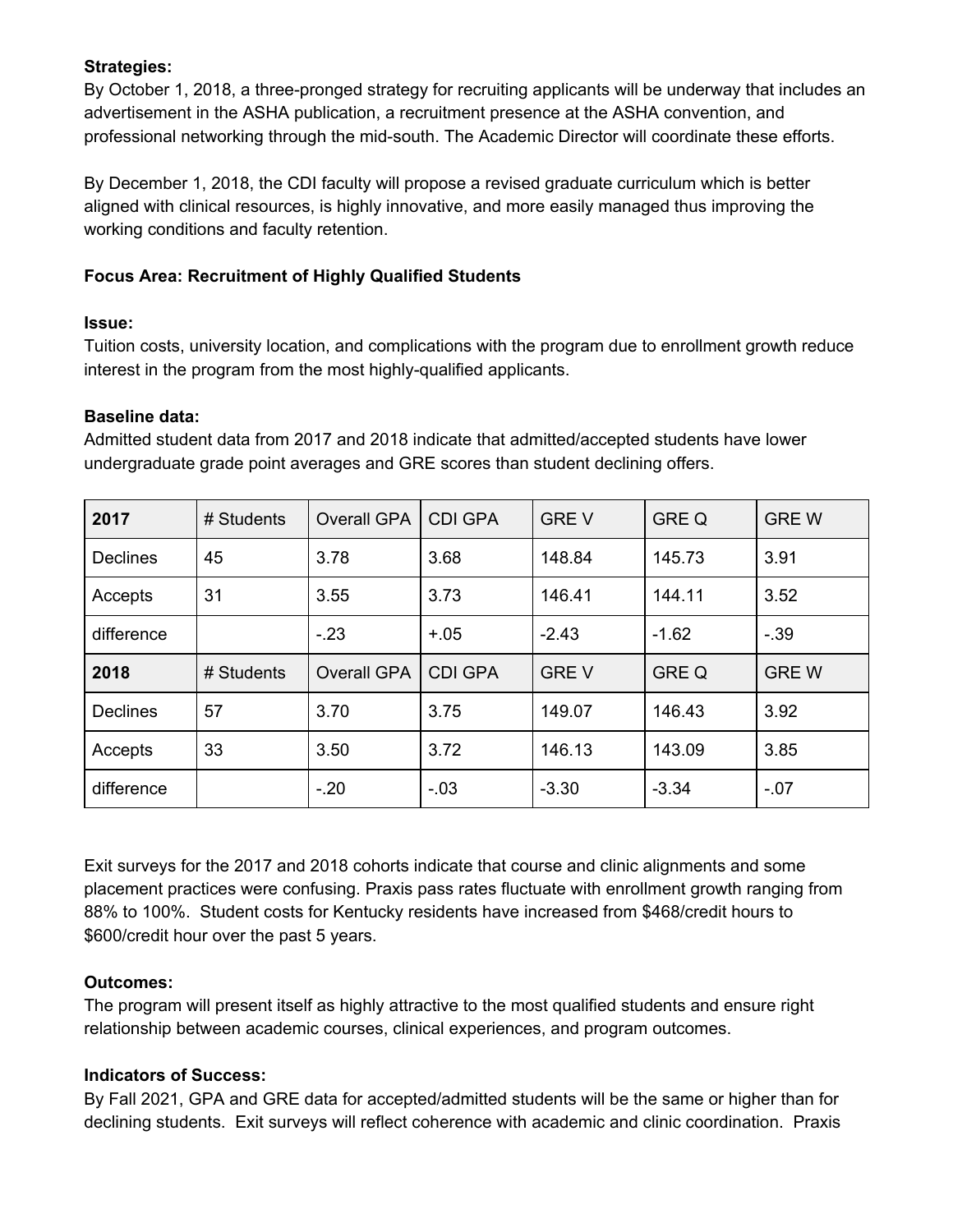pass rates will increase and be maintained at 95% or higher. Program costs will be reduced to make the program competitive with benchmarks.

# **Strategies:**

By September 15, 2018, the CDI faculty will identify two areas for program innovation which will be highlighted and marketed to potential students as innovations of the program, thus attracting potential student interest.

By November 1, 2018, the Interim Academic Director and the Program Coordinator will present a model to the CDI faculty for a 'guaranteed admission' program for the UG program. This will attract high-quality undergraduates and increase the likelihood that these students will persist to the graduate program.

By December 1, 2018, the CDI faculty will propose a revised graduate curriculum which is better aligned with clinical resources, is highly innovative, and more easily managed thus improving student learning, attracting more qualified students, improving PRAXIS outcomes, and lowering credit hour requirements.

By February 1, 2019 the Clinic Director, Program Coordinator, and Interim Academic Director will present to the CDI Faculty for consideration alternative distance models for clinic and coursework which may reduce student living expenses by facilitating opportunities to live with family while completing program requirements.

# **Focus Area: High-quality, innovative clinical experiences**

# **Issue:**

Current academic and clinical delivery models have not evolved evenly or at all with societal and technological trends, making them harder to market to students and harder to manage for faculty. This impacts recruitment and retention of faculty and students.

# **Baseline Data:**

Student exit surveys reflect some dissatisfaction with the alignment of program of experiences, particularly as related to cohort equity (insert data) as logistics provided access for some students and not others to programmatic experiences or created sub optimum clinical placements (not sure about this baseline data). There is no treatment by telepractice in the current curriculum.

# **Outcomes:**

The program will reflect the latest innovations in delivery and opportunity, enhancing the clinical experience in particular.

# **Indicators of Success:**

By the Fall of 2020, the exit survey will reflect high levels of satisfaction with clinical placements, particularly the use of and access to technology.

# **Strategies:**

By October 1, 2018 the Academic Director will get required handbooks approved for the Voice and Swallowing Clinic so that it may be more fully utilized by student clinicians.